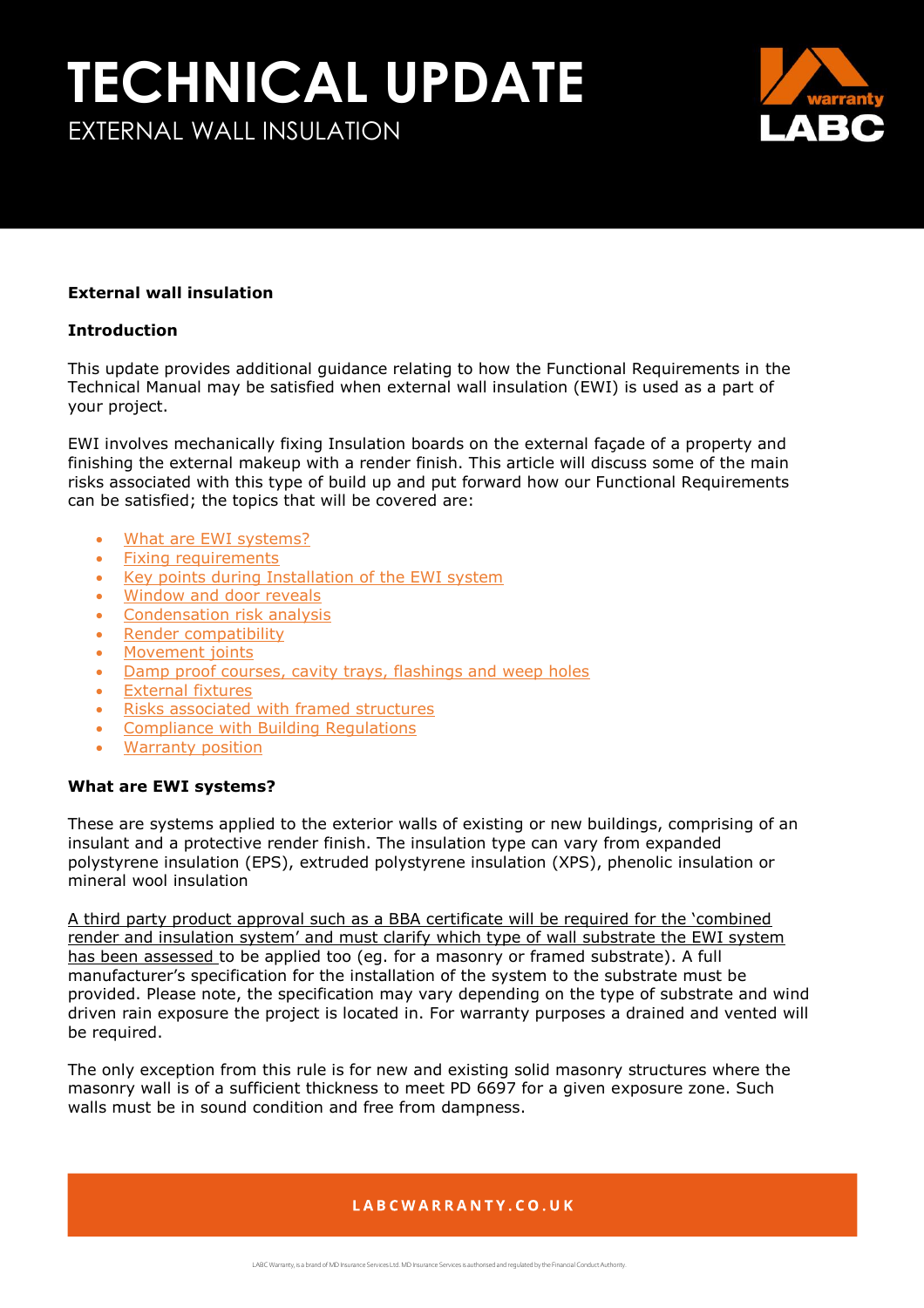EXTERNAL WALL INSULATION



It should be noted that most third party product approvals will state the EWI system will only 'contribute towards' the weather resistance of the wall, ie, not give full weather resistance. Therefore the substrate must also be constructed to provide adequate resistance to water penetration. This can be identified by reference to either BS 5628-3:2005 Table 11 or PPD 6697, depending on the wall thickness and site exposure.

Also; the certificate will say the EWI provides a means to 'improve' the thermal performance of the external wall construction. Therefore **any proposed installation** must **account for the overall** thermal performance **of the wall construction** and the provision of a cavity to meet our warranty requirements**.** 

For installation on insulated concrete formwork (ICF) substrates, a third party product approval certificate must be present, stating the EWI system is suitable for use with ICF substrates to provide the necessary weather resistance without the need of a cavity (ICF structures do not generally have proof of weather resistance without a suitable cladding system to provide this.) All of the conditions within the certificate must be carefully reviewed by your designer and must be forwarded to your warranty surveyor for approval prior to works starting on site.

#### <span id="page-1-0"></span>**Fixing requirements**

Insulation may require to be keyed to receive the basecoat and render system, please refer to the manufacturer's specification for additional guidance. Insulation boards should be fixed in accordance with the manufacturers requirements. The density of proprietary fixings should designed on a site specific basis by a suitably qualified structural engineer.

This generally consists of a minimum of five fixings per full insulation board/8/m<sup>2</sup> with additional fixings to corners and reveals. A pull out test report confirming fixing type and length will be required in accordance with the Construction Fixings Association and made available to the warranty surveyor. If the fixing for the insulation boards are to pierce a breather membrane, a site specific installation guide must be provided from either the EWI manufacturer, breather membrane manufacturer or frame manufacturer (timber or light gauge steel frame) detailing how this should be completed without comprising the effectiveness of the breather membrane.

[Back to contents](#page-0-1)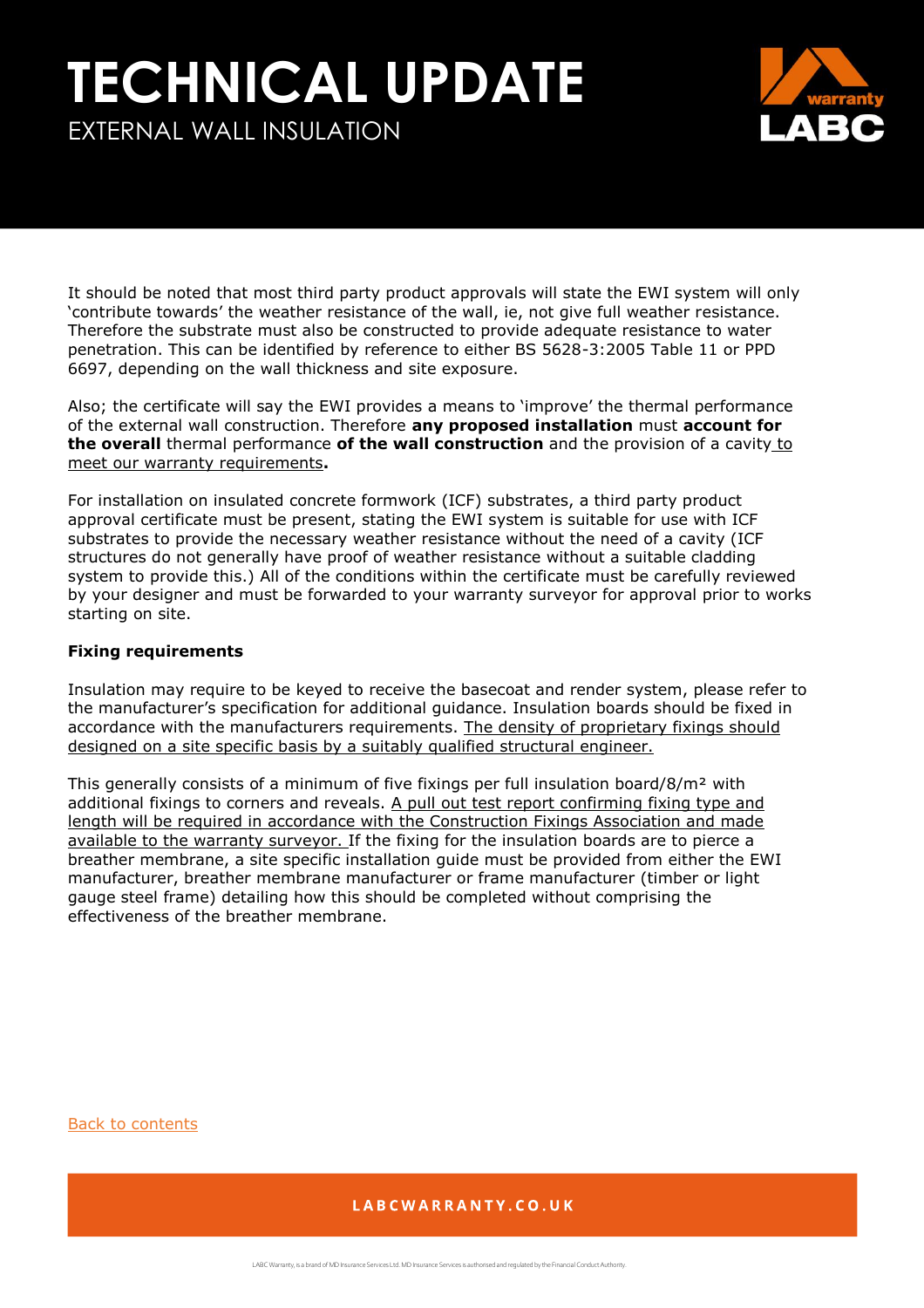EXTERNAL WALL INSULATION



#### *Please note:*

*1. For warranty purposes, dot and dab method of fixing using adhesives is not acceptable on masonry substrates. A full coat of approved adhesive (often the manufacturer's adhesive base coat)* must be applied across the full face of the substrate with a tooted finish as per the *manufacturer's specifications.*

*2. EWI comprised of EPS/XPS and phenolic insulations or any other combustible EWI system not achieving European class A2, s1, d0 or A1 are not acceptable for use in buildings 11m / 18m high (Scotland /England-Wales).*

For coastal environments and areas of severe and very severe wind driven rain exposures the third party product approval for the EWI system must explicitly confirm the complete the system is suitable for use in a coastal environment or severe/very severe wind driven rain exposure. Furthermore, all external metals must have suitable corrosion protection for the intended environment. Further guidance can be found in our [Technical Manual 'Appendix C](https://info.labcwarranty.co.uk/technical-manual-apc) -[Materials, Products, and Building Systems'](https://info.labcwarranty.co.uk/technical-manual-apc). For further information please see Appendix B of [our Technical Manual](https://info.labcwarranty.co.uk/technical-manual-apb) which provides further guidance on additional requirements for developments within coastal locations.

#### <span id="page-2-0"></span>**Key points during installation of the EWI system**

The EWI system must be installed by an approved installer from the EWI manufacturer. Evidence of the installer being approved should be provided to the warranty surveyor before works start on site. When installing an insulated render system, the following should be observed:

- The render (either the finish or the base coats) must not be applied onto saturated substrates as this may affect the bond strength and adhesion
- Protection must be provided when applying either the insulation boards or the finish render in rain or other inclement weather; to avoid trapping moisture in the system
- Render coats must not be applied in temperatures below 5°C
- Vented cavities should not be blocked, nor should any 'weep holes'
- The use of timber supports and blocks within the insulated render system should not be used
- Ensure all fixtures and fittings which penetrate the insulation system e.g. flues, ventilation pipes, water pipes etc. are appropriately sleeved and fully sealed in accordance with the system manufacturer's recommendations
- The installation of EWIs at window/door reveals often fail due to poor detailing or support (often by wooden boards). The manufacturer's details must be followed and appropriate trims should be provided at openings, corners, angles and interfaces etc
- Depending on the manufacturer's specifications, the insulation board may require to be keyed to receive the desired render base coat and reinforcement

#### <span id="page-2-1"></span>[Back to contents](#page-0-1)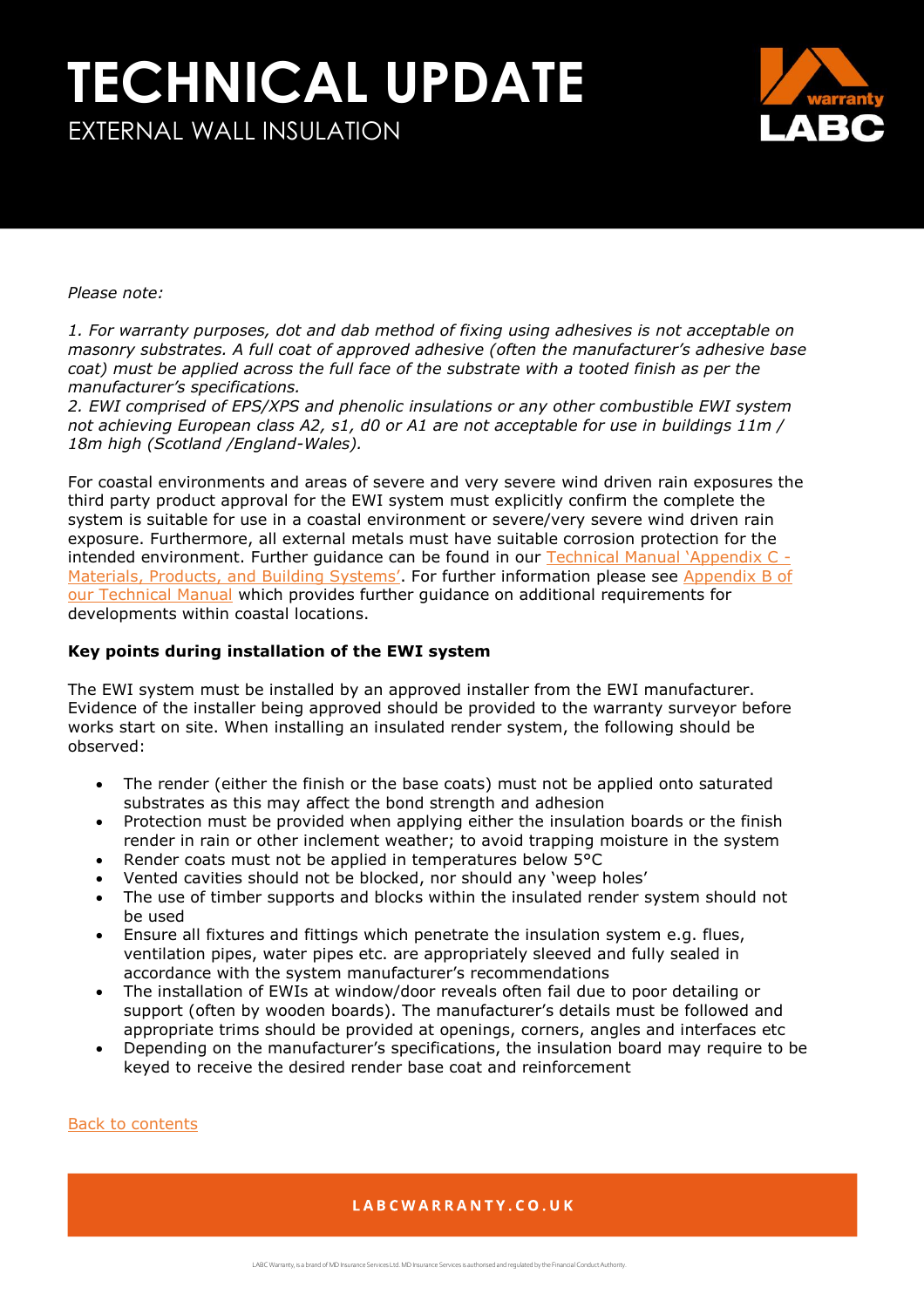EXTERNAL WALL INSULATION



#### **Window and door reveals**

Insulation is used in all construction projects to ensure buildings are kept warm and in turn reduce energy loss, however any break in the insulation line can often lead to condensation issues (in particular interstitial condensation). With EWI systems, insulation is often missed around window and door reveals leading to condensation issues around the reveals.

The design for the EWI system should be carefully reviewed by all parties to ensure the insulation boards are present around the window and door reveals and there are no breaks in the insulation line. The design review should be aided by regular checks by the site management team to ensure the workmanship for the EWI system meets the requirements of the warranty provider, EWI manufacturer and third party product approval certificate.

A continuation of the breather membrane and vapour control layer (VCL) must be catered for around the window and door reveals where the EWI is applied to a framed substrate.

Allowance must also be made to ensure window cills adequately project beyond the finished surface of the EWI (render/brick slip etc.) - to ensure any throating is correctly positioned clear of the finish, and that opening lights/ventilators are correctly installed to allow correct opening without being restricted by the EWI system.

Drainage deflection beads should be incorporated into the system to deflect water present in the drainage cavity around openings, other penetrations or items that block the drainage cavity.

#### <span id="page-3-0"></span>**Condensation risk analysis**

As with the above point, EWI systems have an inherent risk interstitial condensation – therefore a condensation risk analysis should be carried out in accordance with BS 5250 to ensure the building fabric meets the required performance standard. If a vapour control layer is required then this must be installed to the warm side of the insulation and the type must be approved and suitable for the application.

*Please note, providing a condensation risk analysis doesn't negate the need for thorough and robust checks on the design, workmanship and materials by the site management team and installers.* 

Particular attention should also be given to detailing around DPC level to ensure that there are no thermal breaks between the wall and floor construction and that any products used below DPC are suitable and accredited for use in that location.

[Back to contents](#page-0-1)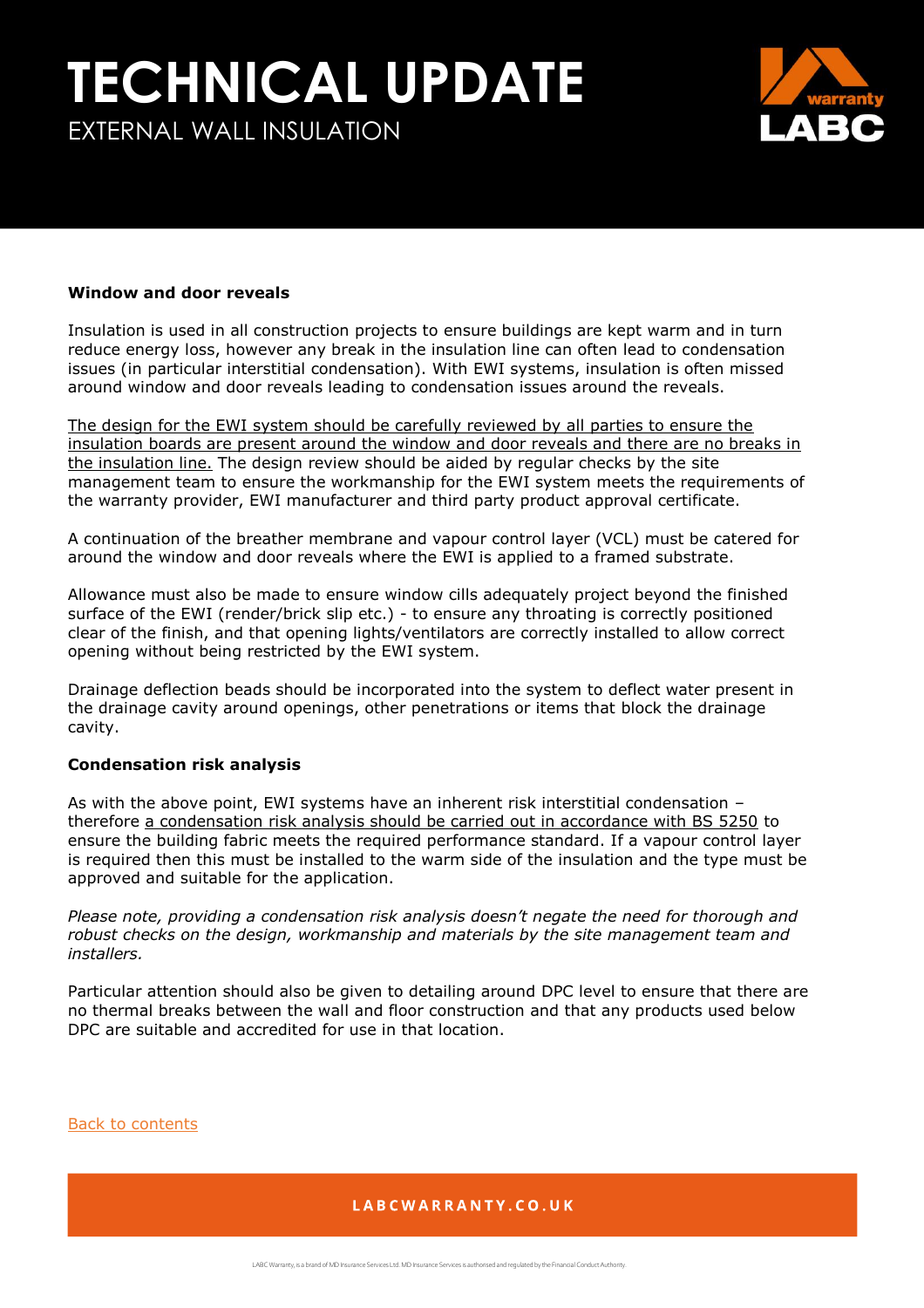### EXTERNAL WALL INSULATION

#### <span id="page-4-0"></span>**Render compatibility**

As stated above, only the render system stated on the third party product approval certificate can be used - we cannot accept any other render system or site made render to be applied to the EWI system. In accordance with the render system manufacturer's recommendations appropriate beads should be provided at openings, corners, angles and interfaces etc. Reinforcement mesh should be accommodated throughout the base coat application with additional reinforcement to vulnerable areas and corners of openings etc. If there are any concerns regarding straight line joints or other areas where there are unusual constructions requirements an additional layer of mesh should be installed to these locations

#### <span id="page-4-1"></span>**Movement joints**

Movement joints in the backing substrate should be mirrored through the insulated render system and formed in accordance with the EWI and timber frame/light gauge steel frame (LGSF) manufacturer's recommendations

#### <span id="page-4-2"></span>**Damp proof courses, cavity trays, flashings and weep holes**

- The EWI system must not bridge any horizontal damp proof course.
- Where cavity trays are installed eg. over openings or roof abutments, provision for draining the cavity tray will be required through the system as well as the correct construction of any flashing
- Weep holes should be clear and functioning correctly (i.e. not blocked by the EWI system or render finish)

#### <span id="page-4-3"></span>**External fixtures**

All fixings, down pipes, rainwater pipes, cables, fence posts, external light fittings, satellite dishes and other ancillary fittings and fixtures should be installed carefully after the insulated render system has been completed and properly supported from the substrate construction and not solely fixed to the EWI.

In addition, where the EWI is installed as part of a refurbishment project, the following should be observed:

- Remove existing and provide temporary downpipes and avoid allowing the temporary downpipes to spill water over the render system
- If required, reset all drainage gullies to accommodate the insulation system thickness
- If required, ensure that any gap around the window and door frames is correctly sealed against rain penetration before application of the insulated render system

[Back to contents](#page-0-1)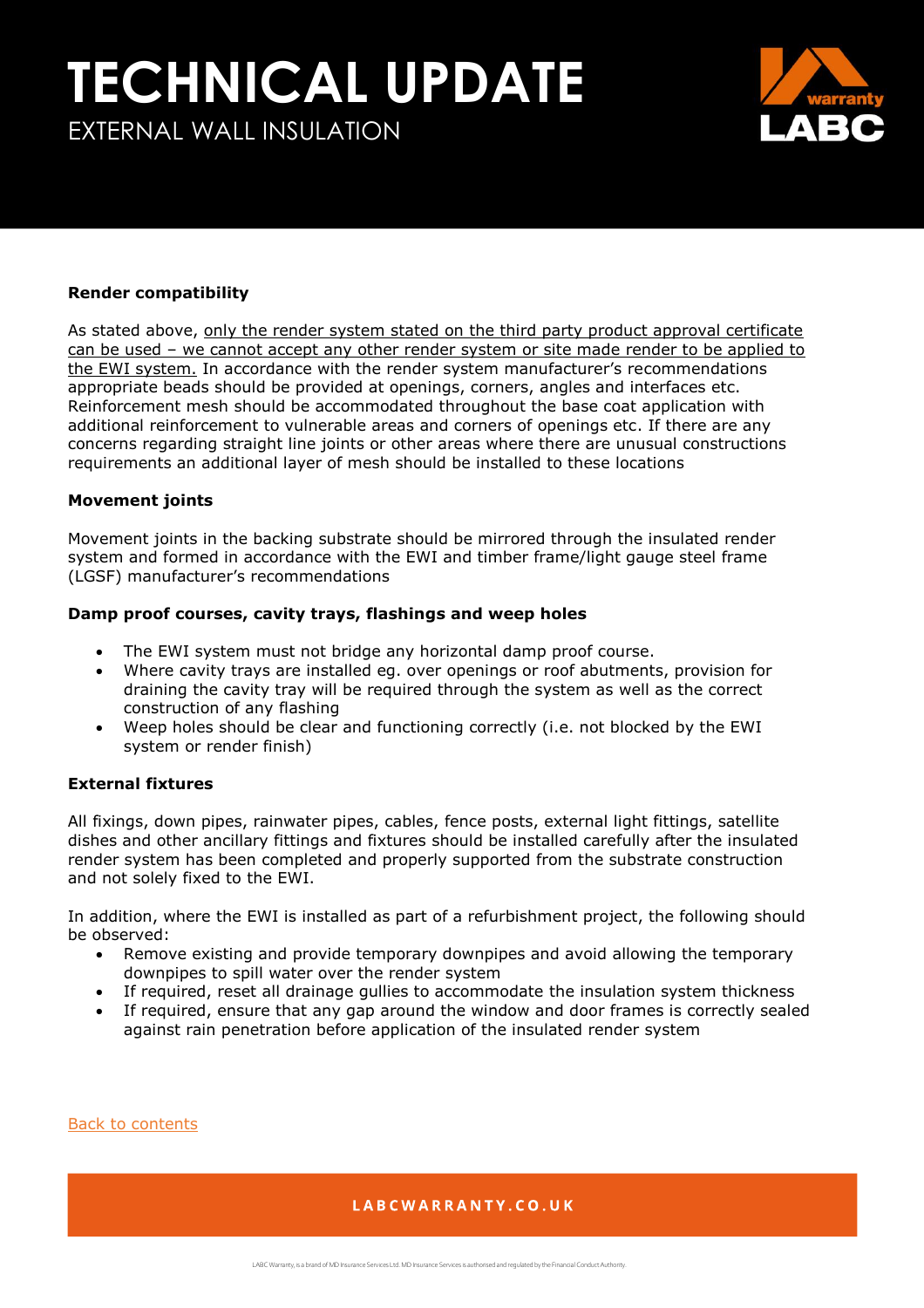EXTERNAL WALL INSULATION



#### <span id="page-5-0"></span>**Risks associated with framed structures**

Where an insulated render system is used as a cladding to a timber framed structure a drained and vented cavity will be required. A suitable breather membrane must also be provided to protect the sheathing board and framing system from water penetration reaching the internal finishes. The EWI system must have a third party product approval certificate confirming it can be used on the outside of a timber frame or LGSF structure.

EWI systems applied to LGSF should have a drained cavity only with limited ventilation. Cavity ventilation might decrease U-value and introduce additional condensation/corrosion risk – please make sure installation is carried out in accordance with the design and condensation risk analysis provided.

#### <span id="page-5-1"></span>**Compliance with Building Regulations**

EWI systems should be specified and installed in line with the Building Regulations standards. Particular attention should be paid to fire safety and the risk of external fire spread (AD B, B4 England and Wales).

#### Cavity barriers

Depending on the type of insulation used in the EWI system, cavity barriers will be required around window and door openings, at compartment floors and walls, party wall junctions and at the edge of cavities.

The cavity barriers will be required to cover both the cavity and (in the case of EPS, EXS or phenolic insulation) the zone of flammable insulation construction around an opening or compartment position, ie, this type of insulation must not bridge the cavity barrier.

For further information please speak to your designer and Building Control provider. Evidence of the installation may be requested as part of a quality assurance process document.

In areas where fire stopping is required, combustible insulation material should be replaced with non-combustible material. For application to second storey and above, it is recommended that the designer considers at least one stainless steel fixing per square metre and fire barriers in line with compartment walls and floors, as advised in BRE Report BR 135:2013

#### Height

EWI comprised of EPS/XPS and phenolic insulations or any other combustible EWI system not European class A2, s1, d0 or A1 are not acceptable for use in buildings 11m/18m high (Scotland/England-Wales).

#### [Back to contents](#page-0-1)